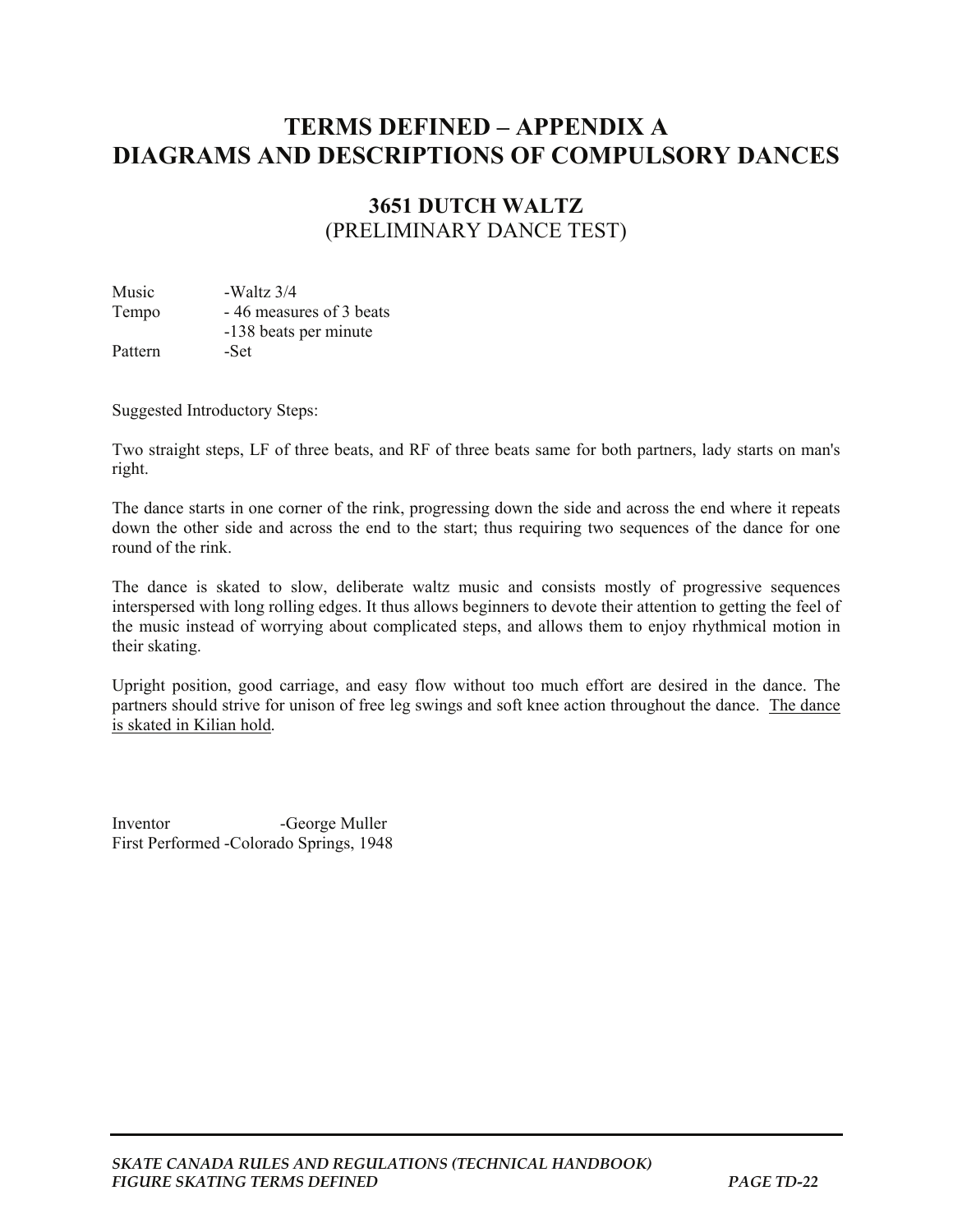## **3651 DUTCH WALTZ**

| Hold   | Step No.       | <b>Step</b>     | <b>Number of beats</b> |
|--------|----------------|-----------------|------------------------|
|        |                | (same for both) | of Music               |
| Kilian |                | <b>LFO</b>      | $\overline{2}$         |
|        | $\overline{2}$ | RFI-Pr          |                        |
|        | 3              | <b>LFO</b>      | 3                      |
|        | $\overline{4}$ | RFO-SwR         | 6                      |
|        | 5              | LFO-SwR         | 6                      |
|        | 6              | <b>RFO</b>      | 2                      |
|        |                | LFI-Pr          |                        |
|        | 8              | <b>RFO</b>      | 3                      |
|        | 9              | <b>LFO</b>      | 3                      |
|        | 10             | RFI-Pr          | 3                      |
|        | 11             | <b>LFO</b>      | $\overline{2}$         |
|        | 12             | RFI-Pr          |                        |
|        | 13             | <b>LFO</b>      | 3                      |
|        | 14             | RFO-SwR         | 6                      |
|        | 15             | <b>LFO</b>      | 3                      |
|        | 16             | RFI-Pr          | 3                      |